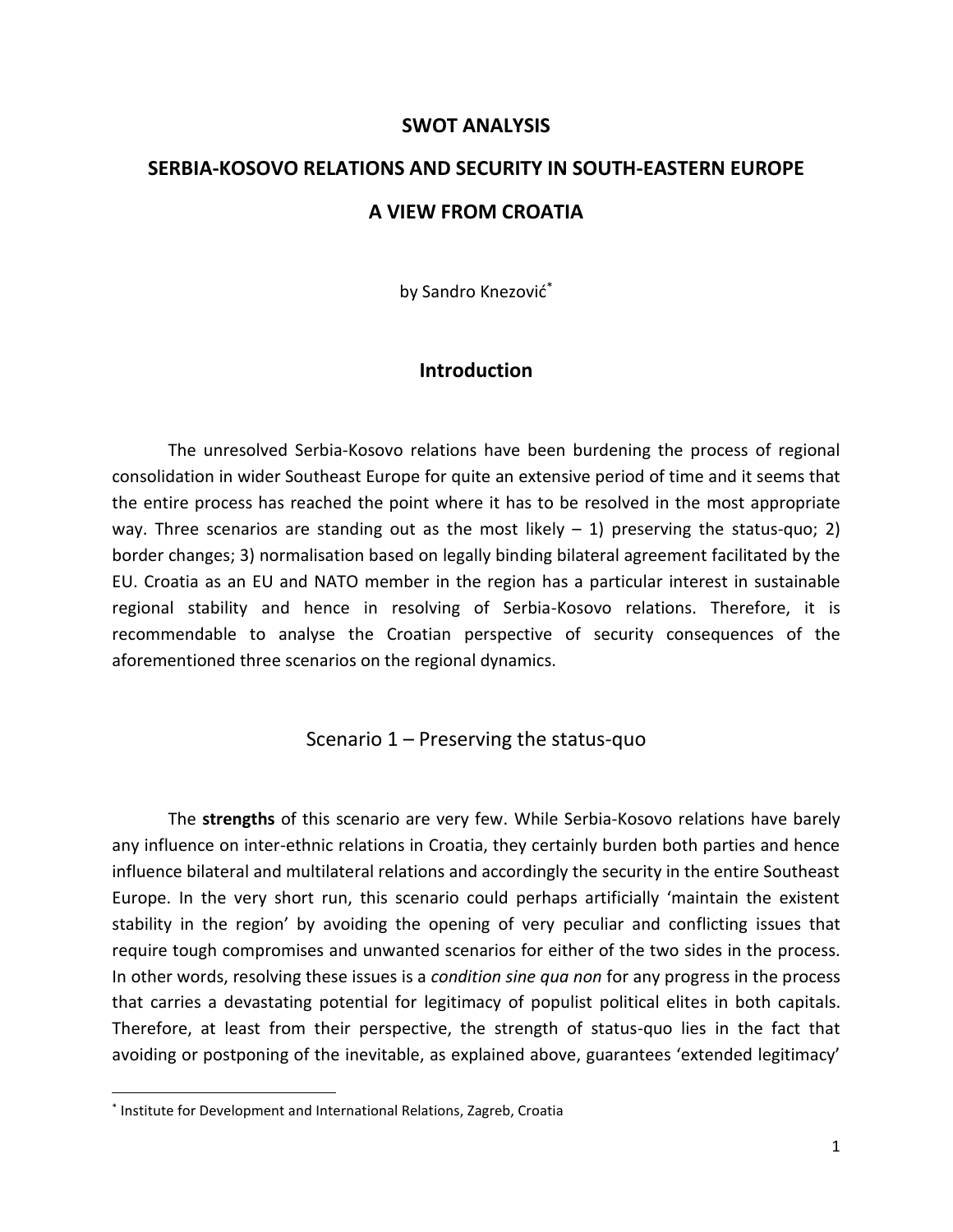and maintaining political power. This is, at the end of the day, especially in case of Southeast European populist political elites with low level of political culture, a principal interest and motivation for participation in political life of their respective states. Furthermore, at least in the short run, this scenario could carry a certain amount of tranquillity for the transatlantic community, which is predominantly preoccupied with its internal problems and divisions, as well as with its increasingly hostile environment. The strength could be identified by them in the fact that the existing stalemate could offer a viable alibi for the evident absence of sustainable enlargement strategy towards the region in our focus. It could also mean avoiding dangerous developments in which opening difficult issues leads to destabilisation of the region and an opportunity for a geostrategic reshuffle in this part of Europe.

There are many **weaknesses** in this scenario, especially with regards to the long-term consolidation and EU/NATO accession of countries in the region. Namely, status quo is not only blocking the transformation and integration processes of Serbia and Kosovo, it is also directly influencing the bilateral/multilateral relations in the region and consequently the security in the entire region. The states without defined borders, unrecognised self-declared political entities and overlapping authorities are hardly an optimal framework for long-term consolidation as a fundamental precondition for the sustainable integration process into transatlantic structures. The boiling inter-ethnic tension derived from the existing status-quo and territorial limits to law enforcement due to overlapping authorities (Northern Kosovo) are definitively not contributing to the overall situation and legitimacy of 'the reformist forces'. This kind of environment is not inviting for foreign direct investments and is creating an optimal business climate for politically driven deals, low or non-existent research and development portfolio and grey economy with a high percentage of tax-evasion. As a consequence, it is likely that local economies will not be able to generate sustainable growth, which will end in declining industrial capacities with lowquality products. Furthermore, it is important to bear in mind that this type of frozen conflict comes at extremely high cost for the budgets of both sides, the budgets that are already exhausted. This almost always ends up with brain-drain, low social capital and very negative demographic characteristics, a structural problems that are extremely difficult to deal with. In such an environment, the economy of mediocrities and populist political elites cement the situation, preventing any viable progress from happening in the foreseeable future.

The **opportunities** are also very few, especially for those who pursue the reformist track of policies. The stalemate that lasts for a very long period derails the legitimacy of the reformists, as well as of the transatlantic community (EU and NATO in particular) whose policies appear dysfunctional and their conditionality mechanism inefficient. The mobilisation that is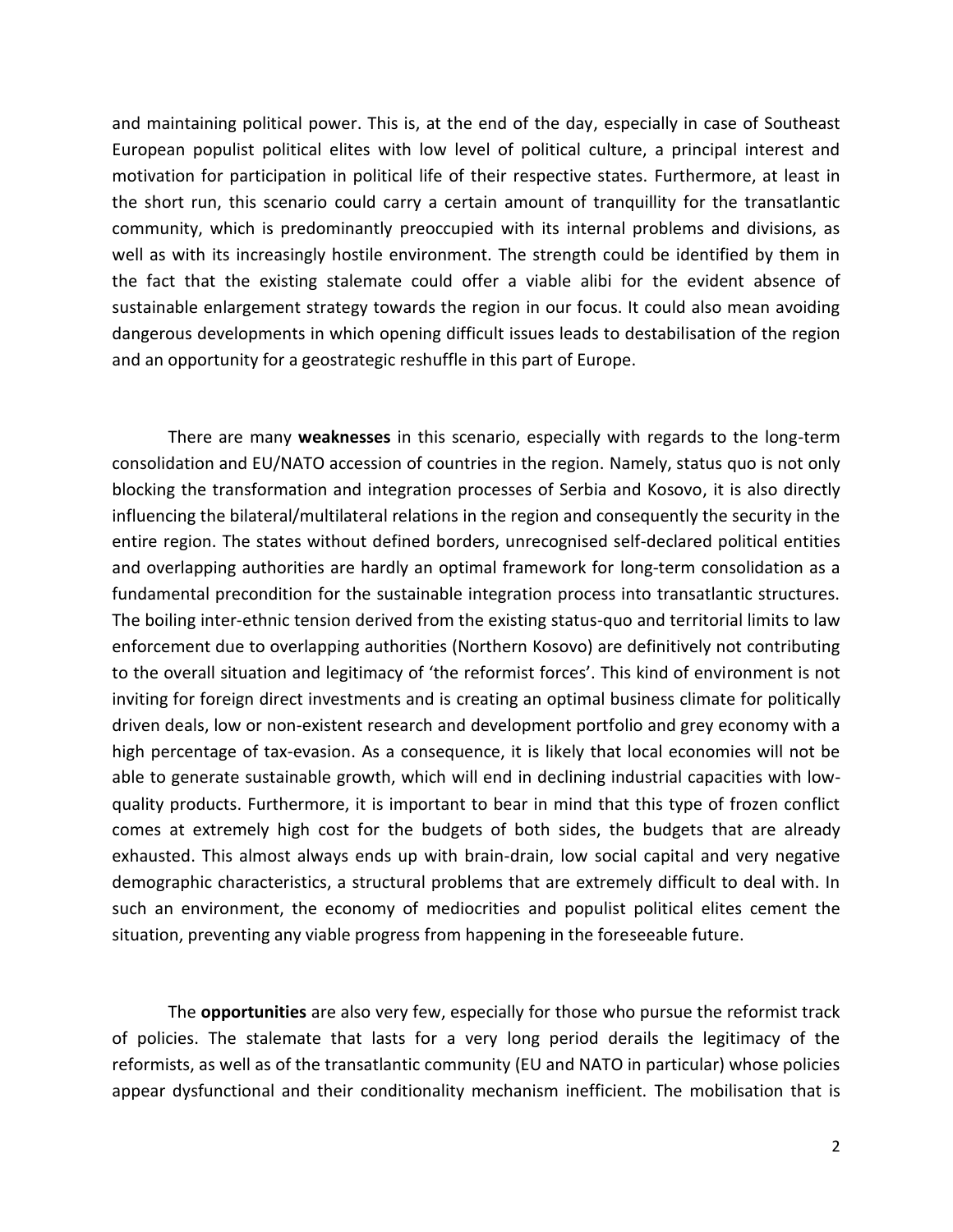necessary for a whole-of-society effort to carry out demanding reforms is waning and Eurosceptic and populist voices are gaining ground and changing the nature of the political discourse in these states and beyond. This narrative reduces opportunities for harmonisation of bilateral relations between the two sides, but also throughout the region. The opportunities, however, might grow on the sides of 'spoilers of transition'. If the reformists at domestic and the transatlantic community at the wider regional and international level are losing ground, there are other actors that will seize the opportunity and cement their position. At the domestic level, there are numerous opportunities for the Eurosceptic populists who are very pragmatic in their strive to remain in power. With decreasing amount of EU and other funds available, they will be seeking other sources that would help them keep the power. This opens an opportunity for less democratic and transparent foreign actors like Russia, China, Turkey, Arab states and others to step in and fortify they position, changing the geostrategic landscape of the region.

**Threats** might be numerous. First of all, the prolonged stalemate with the lack of visible progress and viable perspective for the period to come may lead to instability of all sorts. Societies deprived of social welfare, job opportunities, education and health service are prone to use of informal mobilisation and coercive measures in seek for their rights. This, on the other hand, gives an alibi to autocratic political elites to increase their pressure onto societies, supressing their liberties 'for the sake of national security'. Such an environment represents a fertile ground for different extreme ideologies that might have dramatic impact on homogeneity of society and expose its distant and isolated branches to a dangerous influence from abroad. Given the geostrategic position of Serbia and Kosovo, as well as of the entire region, this possibility fits well in the wider frame of geostrategic arm-wrestling in the Southeast Europe and increasing threat to the stability of European continent. The economic threats of such a scenario are also numerous. The aforementioned social distortions could be accompanied by a very low and non-productive foreign direct investments, high unemployment rate and a large current-account deficit. Combined with a sharp decrease of availability of European funds, this opens local political elites to shady and discretional financial injections or investments from abroad which always carry along political implications and influence, as well as a negative effect on the nature and character of political system. 'Pragmatic politics' in the long run take over from merit-based reforms process, having a devastating long-term influence on democratic capacity of society and the state.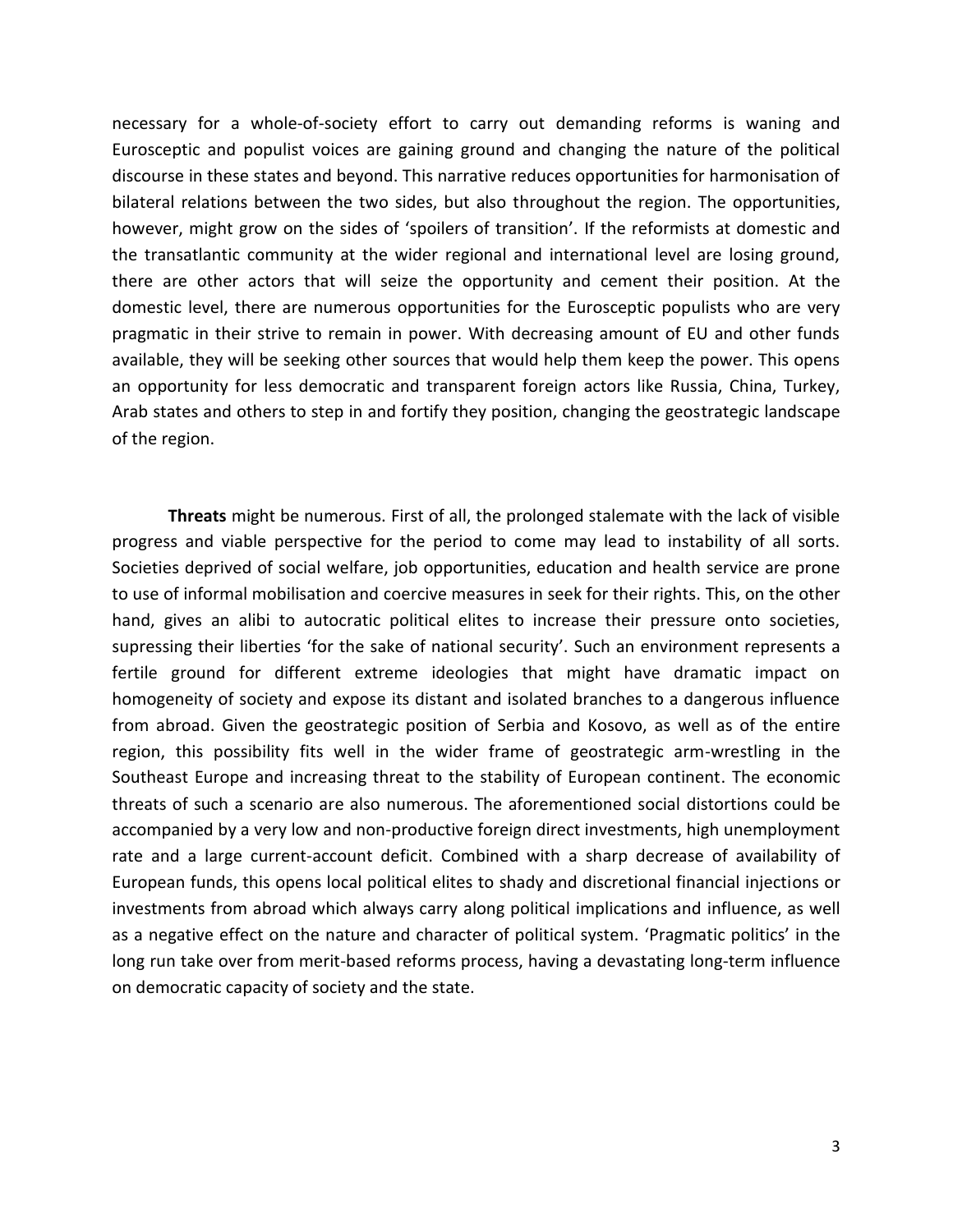#### Scenario 2 – Swapping of territories

The **strengths** of this scenario may be found only in the short term perspective on the micro-level where the overlapping authority represents a burning issue. In this concrete case, that would mean the exchange of territory between the two sides predominantly populated by a minority population (Serbs in Northern Kosovo and Albanians in Southern Serbia) with an attempt to nominally create an ethnically cleansed territories and 'resolve' the existing disputes. It would finally end the everlasting dispute between Serbia and Kosovo, finalise the demarcation line between the two sides and create an environment in which mutual recognition and establishment of bilateral relations would be possible. At the international arena, it will unblock the process of Serbian accession to the EU and Kosovo's international recognition, speed-up its process of acquiring full-fledged membership in the United Nations and other relevant international and regional organisations. This will contribute to internal cohesion in the transatlantic community on the issue of Kosovo, clearing all obstacles for the remaining five states to recognise its sovereignty. This will also make available all EU's funding and assistance to the consolidation process in Kosovo that was previously not at Kosovo's disposal due to open statutory issues. The defined status could also strengthen the EU's mission on the ground, making its mandate clearer and increasing its overall capacities as well as applicability of its policies. However, one has to bear in mind the fact that all these potential strengths might be easily averted into weaknesses if this precedent provokes a chain-reaction of ethnic conflicts and requests for territorial swaps. The scale of destabilisation for the region and beyond in that case would be unimaginable.

**Weaknesses** are numerous. This is a very dangerous precedent. The concept of ethnically cleansed regions or territories is simply not feasible in contemporary international relations, especially in the wider Southeast Europe characterised with ethnic and religious heterogeneity. It could have a devastating effect not only on the bilateral and multilateral relations in the region, but also on its security as such. Namely, there are unresolved interethnic relations in the neighbouring countries like Bosnia and Herzegovina and Macedonia, but also strained relations between Montenegrins and Serbian minority in Montenegro, the issue of Bosniacs in Sandžak, Albanians in Greece and Montenegro etc. The change of borders in Southeast Europe has never been conducted without unrests and violence that usually leaves unbearable consequences for the generations to come. Due to the strategic importance of the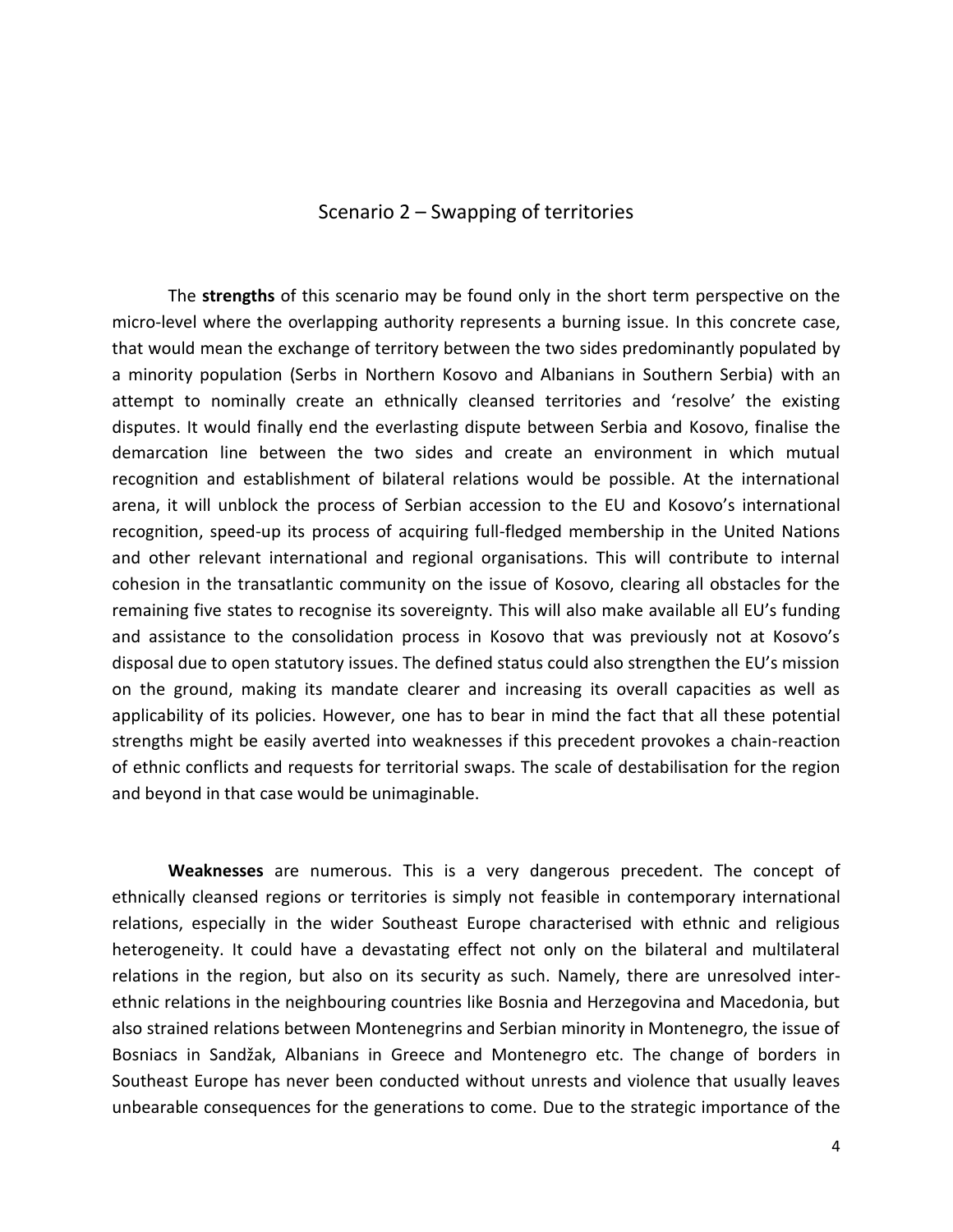region, the inter-ethnic tensions and border changes have been almost always either a consequence of overlapping interests of big powers or heavily fuelled by them. Therefore, in the long run, it would be difficult to foresee that this territorial swap will bring along a long lasting settlement for the region in the wider international context, especially having in mind the current geostrategic competition at the global level. Furthermore, it will not entirely solve the existing issue due to the fact that not all Serbs in Kosovo live in the north and the other way around. This brings us back to the fundamental weakness of this scenario that was mentioned before – the swap of territory that should potentially lead to ethnically cleansed regions is simply not implementable in Southeast Europe.

**Opportunities** are few and they are of short-term nature, depending pretty much on the impact of this scenario on the wider regional stability. The temporary political stabilisation could bring along few of them both of political and economic nature. This scenario would presumably create an opportunity for easier definition of authorities and responsibilities between the two parties, which was impossible before. As a consequence, this could facilitate reestablishment of a political system with implementable democratic provisions that guarantee fundamental human rights and functional rule of law, at least to a certain extent. It would also facilitate an increase of economic activities between 'the mainland' and newly annexed territories providing an occasion for a short-term increase in job opportunities and perhaps a minor improvement in the field of direct investment, not necessarily foreign. Namely, in this case, it would be easier for companies from 'the mainland' to invest and create profit in regions with lower level of development and prices of labour. This could, in the short run, generate limited economic growth and narrow down the unemployment rate and brain drain. Potentially, it could create a short-term impression of a sustainable system of social welfare and calm down boiling potential for social unrest stemming from the prolonged status-quo. The sense of belonging between the annexed region and the capitol, i.e. the absence of previously existent ethnic division lines, will significantly contribute to that. On the international level, it could ease the pressure of the international community and transatlantic institutions in particular that are struggling for decades to find a common position and sustainable strategy for this particular issue.

**Threats** are numerous. First of all, it is difficult to be absolutely sure that this scenario would not have a destabilising effect on the political discourse of the two capitals. The prolonged status quo has radicalised at least a small number of actors in parliamentary life (for example Dveri in Serbia and Vetevendosje in Kosovo) and 'a trade deal with the enemy' could be perceived by them and their followers as a *par excellence* example of national treason by the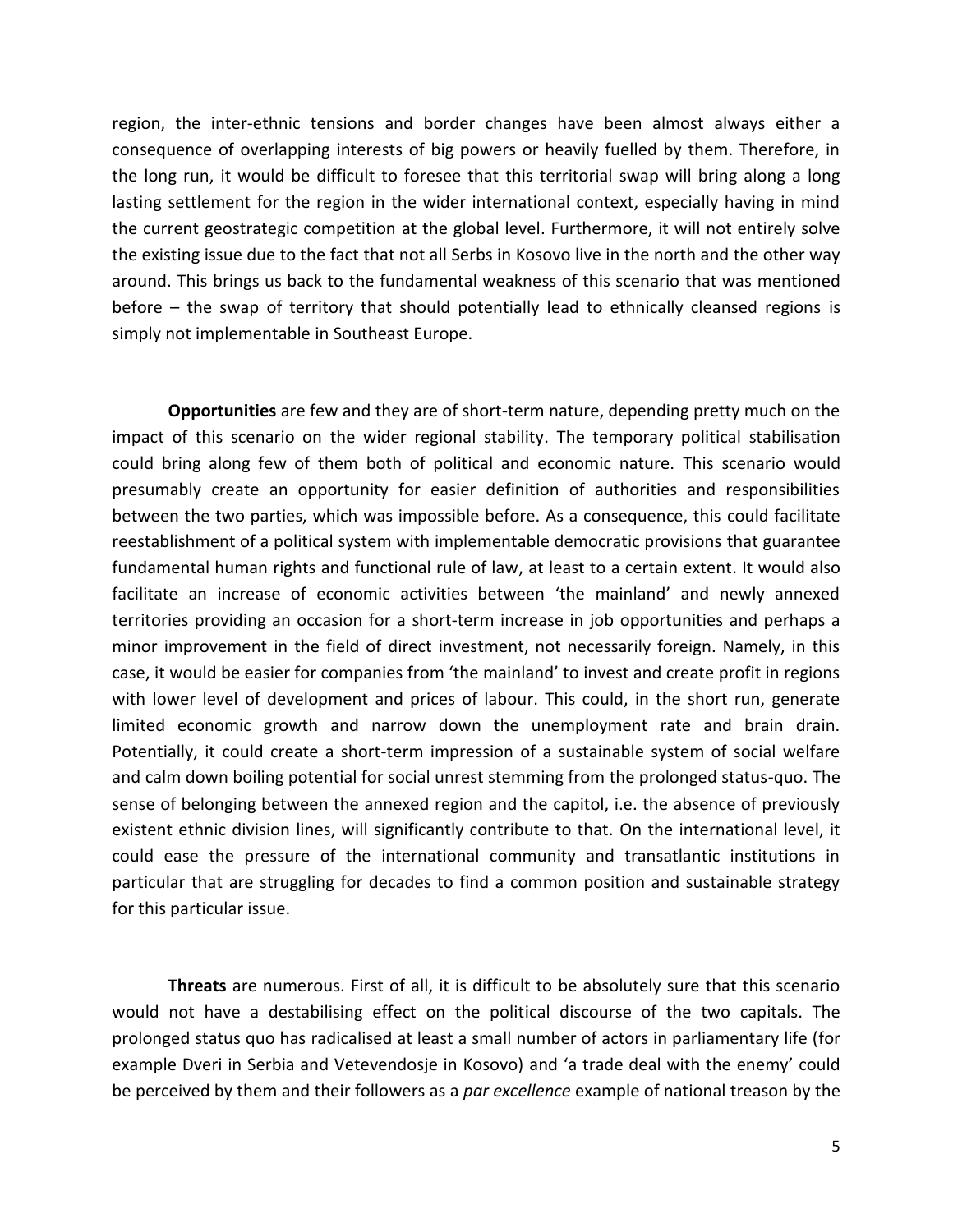officials in power, which legitimises 'whatever steps necessary' to topple them down from their positions in power. This would, of course, provoke a harsh reaction of the authorities who would maximise the use of coercive measures in order 'to defend the state' from those who are challenging its existence and functioning. The second threat is the potential destabilisation as a consequence of a chain-effect reaction to territory swap in the neighbourhood. Nationalistic forces have just been given a show-case that their territorial pretension towards their closest neighbours and their megalomaniac plans about their great nation-states are actually viable with this scenario. This is a very legitimate threat in the region where highest representatives of an entity in one neighbouring state are publicly calling for the dissolution of the very state, or those of a second biggest ethnic community in another one that are actually using the state itself only as a platform for gaining their particular national interests. This, of course, threatens to destabilise bilateral and multilateral relations in the region and consequently to represent a serious challenge to the overall stability of the Southeast Europe and beyond. The international implications of this scenario for conflict management in other parts of the globe, as well as its geostrategic implications, should also be taken seriously into account.

# Scenario 3 – normalisation of relations based on an EU-facilitated legally binding bilateral agreement

This scenario is not easy to achieve, since it requires difficult compromises, political will of both parties and effective facilitation of the transatlantic community, which means that all of the parties concerned have a consensus about the best possible way to resolve this matter. However, it also carries along a lot of **strengths,** both for regional and international actors. The first one is a long-term stabilisation and resolution of frozen conflict that lasts for a few decades already. States without defined borders and status are considered unfinished states, captured in frozen conflict and deprived of potentials to undertake necessary democratic reforms. The resolution of the conflict enables states and societies to focus on democratic reforms and development. This is a fundamental precondition for their sustainability. Also, the confidencebuilding measures that are an important element of an implementable agreement may help developing stable bilateral and multilateral relations in the region. This could have a positive impact on the entire regional stability, since this issue was affecting it negatively for quite a long period. This would, of course, unblock the process of Serbia's EU accession and Kosovo's international recognition, i.e. admission to the United Nations as a full-fledged member. Unlike in the case of previous scenario, this would have a long-term implications. In rational timely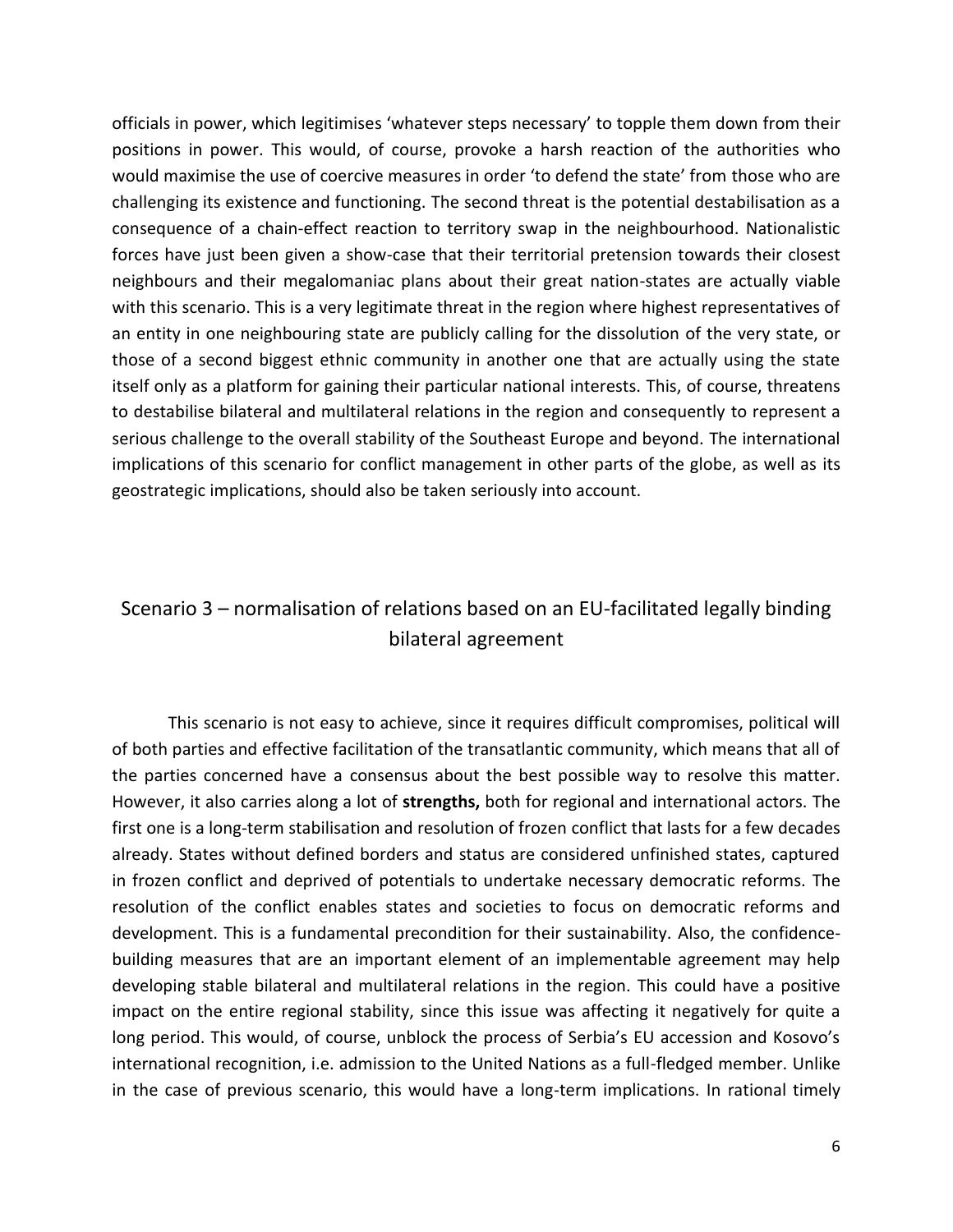perspective, this could mean withdrawal of numerous international peace-keeping and conflictmanagement missions, offices and agencies with overlapping authorities and blurry mandates, setting the stage for a fastened consolidation and integration processes. This would also dramatically foster the overall legitimacy of the EU as a successful facilitator of difficult political settlements, increasing its leverage in the region and beyond. This would help the finalisation of the European project in this part of Europe and change the balance of power in the region at the expense of assertive authoritarian actors that are presently gaining ground.

There are **weaknesses** as well, but not numerous. Perhaps one of the biggest potential weaknesses of an internationally facilitated process of bilateral negotiations and the process of formal adoption of its outcome is the length. Not only the first phase of the process takes time, but also the ratification, adoption of laws and by-laws that should follow is very timeconsuming and might be submit to different domestic and foreign political influences. Not all actors in the geostrategic landscape of the region would be at ease with the outcome of the negotiations and will do their best to misuse the character of the process to slow down the implementation, if not to prevent or block it. In other words, the democratic systems and processes are about procedures that cannot be bypassed or shortened. This could delegitimise the entire process and strengthen the forces who have been opposing it from the very beginning. Unprepared and dysfunctional transition of powers in the field from one sort of actors to the other could cause significant problems in the process of implementation of the agreement and practical justification of its outcome. Nominally, the weakness of any compromise is the fact that very few perceive it as a win-win solution. Majority of public that is directly affected by the outcome on either of two sides considers it a zero-sum game in which making concessions to 'the enemy' might be equal to national treason, especially for those who were radicalised during the long-lasting status-quo. This, of course, could be a trigger for delegitimation of those in power and spread of social unrest and violence.

**Opportunities** can be voluminous. Resolution of a frozen conflict and long-term consolidation in both Serbia and Kosovo will be a positive example to others, with 'a soothing impact' on bilateral and multilateral relations and regional security as such. Not only that the agreement will facilitate mutual recognition, establishment of diplomatic relations and functionality of regional forums, but it will also unblock the Serbia's EU accession process and Kosovo's international recognition. This cleanses the EU policies towards Kosovo of the status issue and opens up opportunities for the use of all relevant pre-accession mechanisms and funds. This could bring numerous benefits in the field of economy, social welfare, health, education and culture and mobility. Foreign direct investments are regularly looking for a